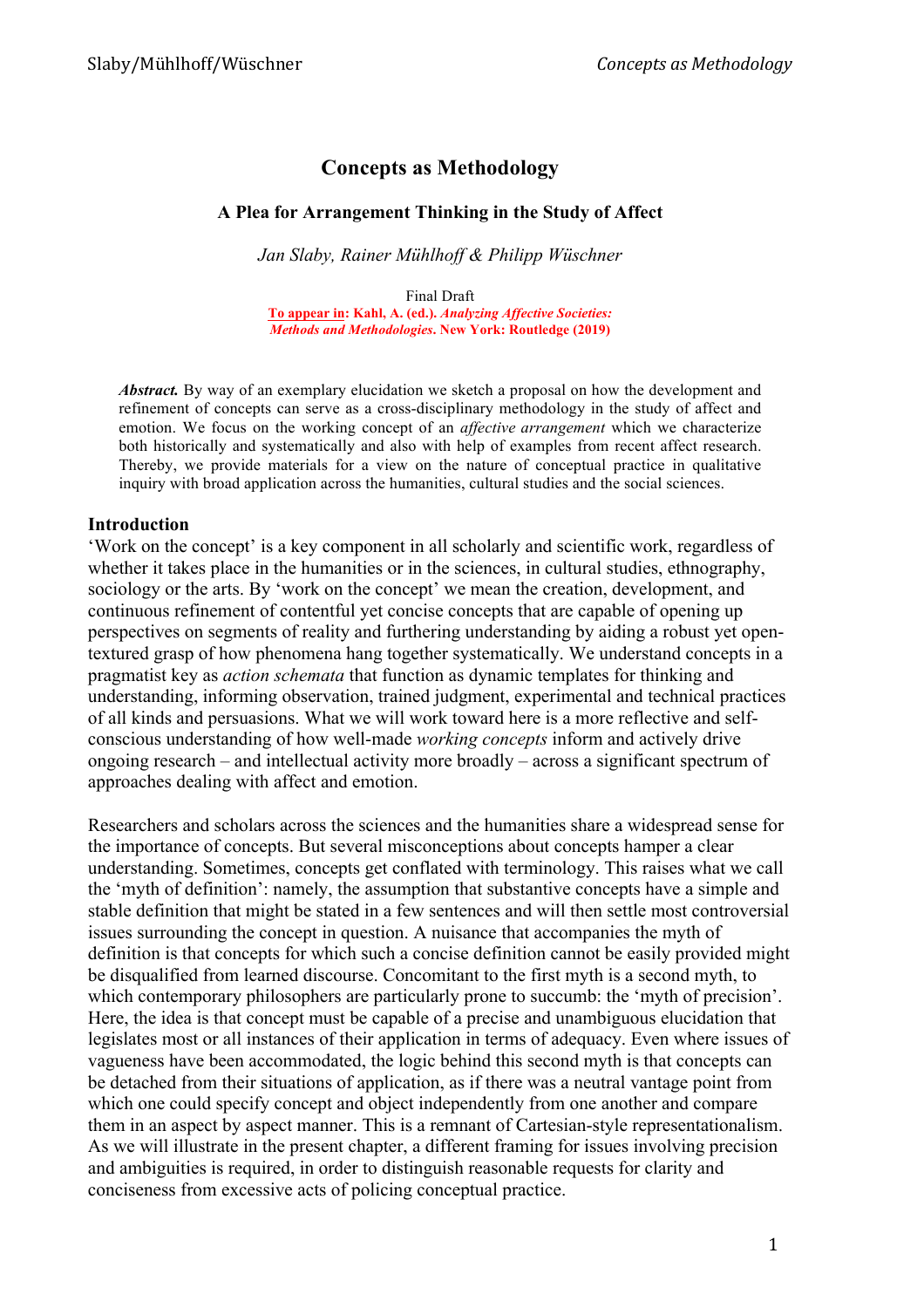A third myth is the conflation of concepts with words of natural language (the 'myth of concepts as words'). The assumption is that what a concept amounts to is the meaning of a word of common use, where everyday linguistic practice is the decisive authority for specifying a concept's content. While it is true that ordinary language is a central resource, playing field and consolidating factor for conceptual understanding, it is not true that it holds in store self-standing and normatively binding elucidations of all possible concepts, nor that the development or clarification of concepts can be decisively arbitrated with recourse to established linguistic usage. Everyday linguistic practice works as a sustaining backdrop, a formative milieu that in part enables, informs and aids, but does not determine conceptual practice, let alone exhaustively.

All three myths underestimate the extent to which those concepts that are contentful enough to be of more than auxiliary use in the sciences and in academic scholarship are a matter of creative invention and deliberate crafting, both in response to an object domain and grounded in the practical and theoretical situation of the researchers or scholars working with them. As the history of science and historical scholarship in general amply illustrate, de facto intellectual practice speaks massively in favor of this latter perspective. Concepts prove changeable, are subject to much inventive development, often in surprising, unanticipated ways, and undergo a lot in the way of historical change and semantic drift, not in irregular ways but by answering to significant new developments in their domains of application. Moreover, concepts are tied up in complex ways with the articulative and judgmental capacities of concept users, and thus with these individuals' particular learning histories and skillsets. Concepts are in this regard a matter of *Urteilskraft* (powers of judgment), and this gives them an irreducibly qualitative and even personal note.<sup>1</sup>

In this paper, we do not want to dwell at length on these general issues. We do not aspire to provide a theory of concepts, or engage with the many different approaches to the nature of concepts in philosophy. Favoring a pragmatist approach in a broadly Aristotelian lineage, we understand concepts as dynamic tools for thinking, as intellectual *action schemata*. <sup>2</sup> In line with this, we adhere to the methodological maxim of *practical elucidation* of an exemplary instance – case-based understanding instead of generalization.<sup>3</sup> Thus, we single out an example of what we deem a productive working concept in interdisciplinary affect research and develop it in detail. This serves a double purpose. For one, we illustrate in a concrete case much of what we mean by the phrase 'concepts as methodology'. Furthermore, we contribute directly to an understanding of relational affect, which has the advantage of closing the gap between reflection on methodology and content-based inquiry within affect studies. Our choice of example is the concept of an *affective arrangement* – a working concept that we have adapted for our purposes from a precursor notion in continental philosophy, the concept of *agencement* in the work of Deleuze and Guattari (1987). With this concept we aim to elucidate those complex socio-material settings in which a heightened affective intensity and affective relationality between actors, material conditions and equipmental set-up ensues, countering the assumption that affect is always and necessarily a matter of what individuals feel or experience. We think that 'affective arrangement' can be the linchpin of a productive perspective on affect across a number of fields and disciplines (Slaby, Mühlhoff, & Wüschner 2017).

There is another advantage that this choice of example provides. Concepts themselves can be understood as *agencements*, and thus as arrangements not entirely unlike, in general structure, what we mean when we speak of *affective arrangements*: concatenations of heterogeneous components – usually other concepts – unified by a dynamic mode of composition into a characteristic formation. Accordingly, we assume that the same principles that govern the concept of an affective arrangement also apply to issues pertaining to concepts in general.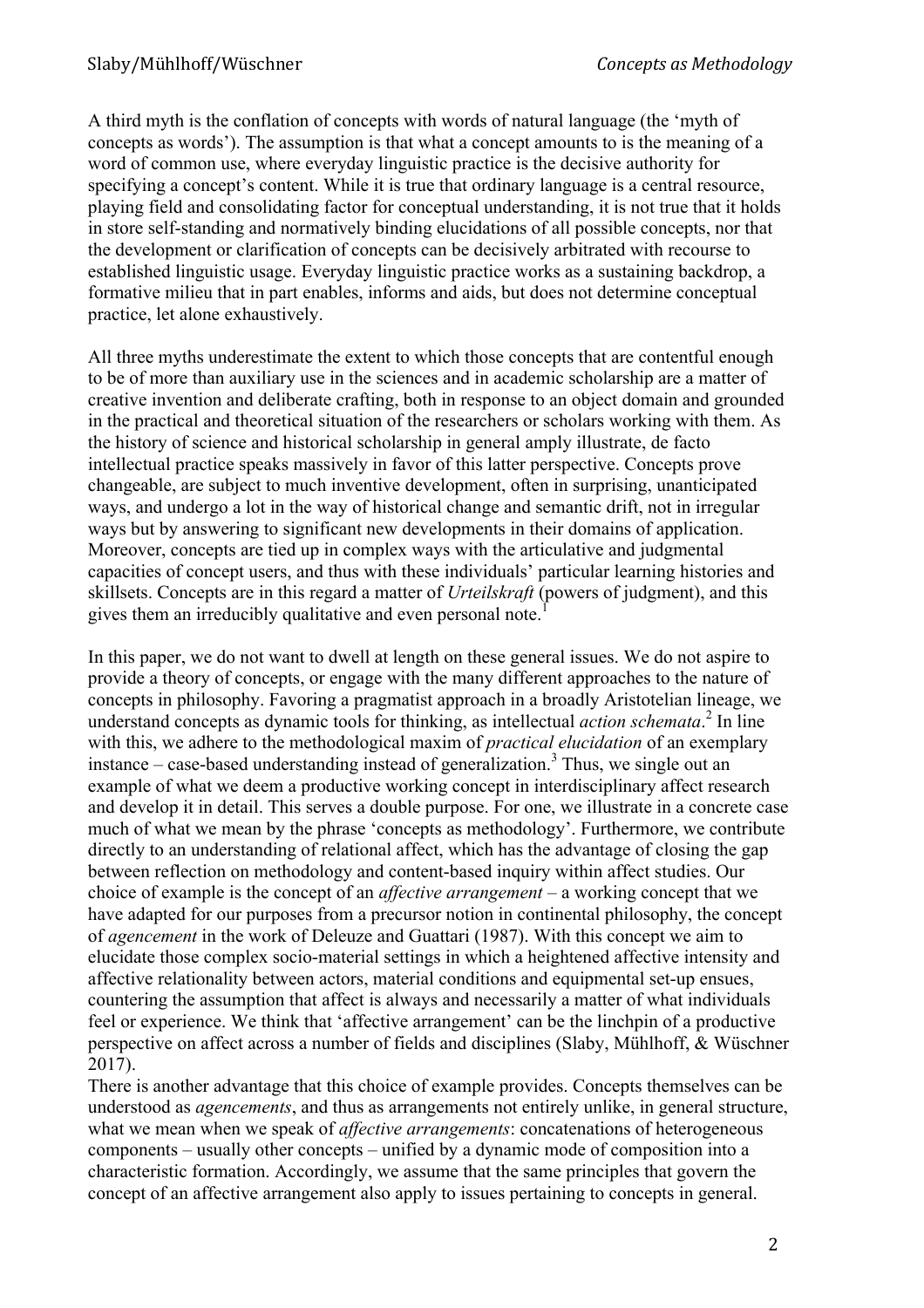*Arrangement thinking* – a style of thought we introduce below – not only works in affect and emotion research, but provides an angle for understanding working concepts and their methodological employment. Ideally, then, the following is a dual elucidation: of concepts as a methodological device in qualitative affect research on the one hand, and of relational affect and affective arrangements on the other hand.

## **Working concepts**

In philosophy, contrasting approaches to concepts are a central fault line between analytic and continental philosophy. Pragmatism comes closest to a common ground between these traditions, and we indeed adhere to a non-orthodox pragmatist outlook on concepts. On this view, concepts are not pre-given entities (as Platonists or intuitionists would have it), but dynamic constructs that need to be made and re-made by concept-users in response to the practical purposes of a given situation of inquiry. Concepts are not representations of preexisting reality, but action schemata operative in normatively accountable relations to the world – regardless of whether these relations are predominantly cognitive, practical, rhetorical, aesthetic or otherwise. One might gloss this point by saying that, strictly speaking, *there are no concepts* (in the sense of discrete *entities*), but just *conceptual capacities* on part of intellectually competent agents (cf. Rouse 2015 for a related point). Yet, at the same time such capacities are beholden to historical legacies of use practices and established articulations (codified, for example, in handbooks, compendia or theoretical manifestos). Important precursors in this pragmatist, enactivist, operationalist and dynamic-historical legacy of understanding concepts are Aristotle (both in his notion of 'practical wisdom' or *phronesis* and in his own 'philosophical lexicon', i.e. book Delta of his *Metaphysics*), Kant with his *Critique of Judgment* (especially his idea of reflective – as opposed to determinative – judgments), Nietzsche – with his knack for conceptual invention and creativity and also his thorough genealogical critique of established ideas –, and also the later Wittgenstein with his insistence on rules as not existing outside communal practices of rule-following.<sup>4</sup> In the more narrowly continental strands of the philosophical tradition, an influential articulation of an understanding of concepts – echoing several impulses from the authors and traditions just mentioned – is Deleuze's and Guattari's *What is Philosophy* (1994; esp. ch. 1). These authors likewise develop a dynamic, enactive and constructivist approach to concepts, but they emphasize the aspect of a concise dynamic formation of elements – stressing the self-standing character of concepts as 'intensive' ideational complexes that are rooted in both, a historical trajectory of conceptual development and the concrete articulative capacities and postural orientation of philosophers or theorists (cf. Schmidgen 2015).

Before we dip into our case-based exposition, a few remarks on what we mean specifically by the expression *working concept* are in order. In line with the theoretical lineage just sketched, we understand concepts as dynamic templates for articulation – formations of significant elements that can be put to use in intellectual practice, for instance as schemata for ordering and framing reality in specific ways. For a simple example to start with, one might tentatively compare a well-crafted concept to a fire escape plan: It does not purport to give a precise representation of the surroundings (like a map would), but provides a coherent instruction on *how to act* when it matters (and also – contrary to the fire escape plan – also specify *when* it matters). A fire escape plan does not only *show* escape-routes but highlights them, renders them salient. It does not represent the world, but articulates – dynamically *prescribes* – a possible event (i.e., an act of escape). As such dynamic templates, concepts actually *do the primal work* within qualitative inquiry. Much like artistic concepts – for example, different shots in cinema (close-ups, long shots, jump-cuts etc.) – they are not only ways to look at things, but also ways to *make things seen*. Concepts enable and facilitate this making-present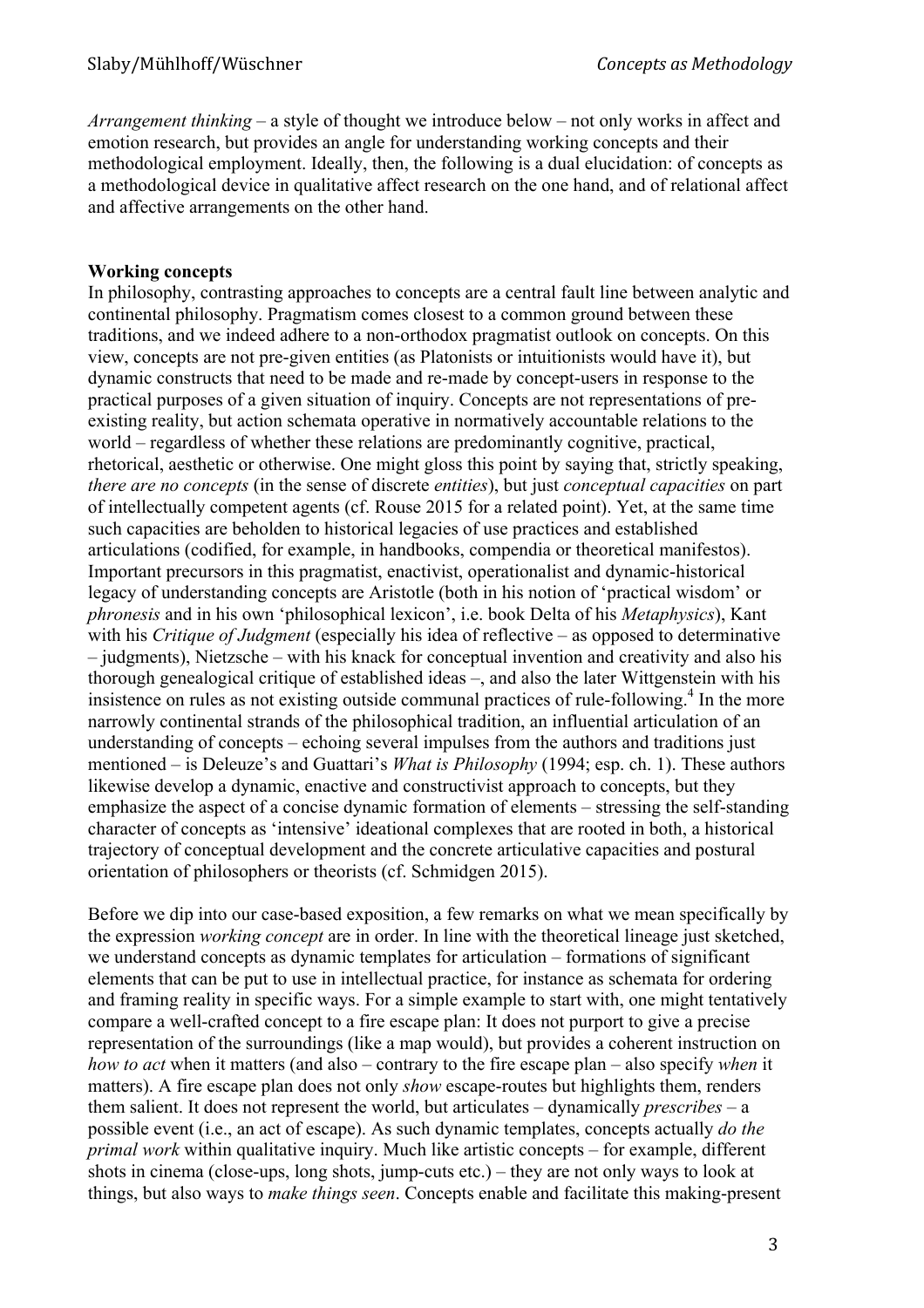by way of *intensifying* elements and characteristics of a given domain, just like a camera shot intensifies aspects of what is visible so as to contribute to the constitution of a filmic scene as a coherent arrangement of moving images.<sup>5</sup>

In an effort to stress the (re-)arranging, and creative power that concepts unfold within an open discourse, one could also compare their ways of working to a successful or "viral" *hashtag* in social media. A hashtag not only binds together discursive elements (texts, tweets, comments) and non-discursive elements (affects, experience, desires) but also makes complex phenomena, for instance social justice issues, addressable in a concise way. And just like hashtags, concepts are never safe from misappropriation, bifurcation or bold bias. In relation to the theme of affect, the example of the hashtag also indicates that concepts are not only the lens *through* which an affective scene can be made specifically visible and debatable. At the same time concepts *themselves* may become the target or carrier of affects as they may catch attention, circulate virally and become detached from their original field of inquiry, potentially inspiring further articulations in other fields. Yet, this comes with the inherent danger of 'superficiality' in that a viral, trending, possibly politicized concept is sometimes perceived as a silver bullet or turns into a universal plane for projection, putatively resolving a long standing issue but without actually expanding on it. The hashtag example highlights the ambivalence or oscillation of focal concepts between their concise, gripping, realityilluminating efficacy (in the best case) and their potential to turn into a mere catchphrase, a piece of jargon, an empty abstraction mindlessly reproduced without contact to the original insights that had inspired the creation of the concept (in the worst case).

With the adjective 'working' we therefore not only aim to indicate the provisional character of the concepts in question, i.e. that they might be coarse-grained and open-textured initially, expected to be refined during the course of inquiry. We also assume that concepts themselves *do work –* they create realities and affects, they circulate and travel to the degree that they can become independent of the original scholarly scope of their invention, for better – when they aspire insightful articulations elsewhere –, or for worse, when they degenerate into jargon. This is also why working concepts have to be understood as operating on a plane that is a level up from specific domains of inquiry. Working concepts are generic templates for articulation and understanding – framing devices that are adaptable to a range of different domains and subject matters and capable of different kinds of uptake and case-based specification. They delineate and render salient strategies for framing and embellishing reality while excluding other possible strategies for doing so. We call them *operative templates for articulation*, where 'articulation' refers to a range of different activities of sense-making, spanning forms of verbal description, ways of meaningfully dealing with artifacts, modes of artistic practice and various expressive and aesthetic activities of other kinds (cf. Rouse 2015). Yet, on a pragmatist and enactivist perspective, working concepts cannot be completely generic and formal, on pain of losing any specific content. As we will show below, a contentful concept has both a particular history and is embedded within a specific context, it is rooted in a domain. A concept's genealogy inspires present articulations and provides resources for further work with, and 'on', the concept. In all instances there is an intricate balance between a concept's rootedness in its formative historical trajectory and its openness and versatility with regard to novel elaborations and adaptations. Viewed as such partially domain- and theory-independent devices, working concepts are indeed prone to *travel* through different object domains and fields of inquiry – at times through quite diverse landscapes, which won't leave the concept itself unchanged. Thus, concepts in intellectual practice are what Mieke Bal calls *traveling concepts* – a notion she puts forth as a methodological orientation for the humanities and cultural studies: "They travel – between disciplines, between individual scholars, between historical periods, and between geographically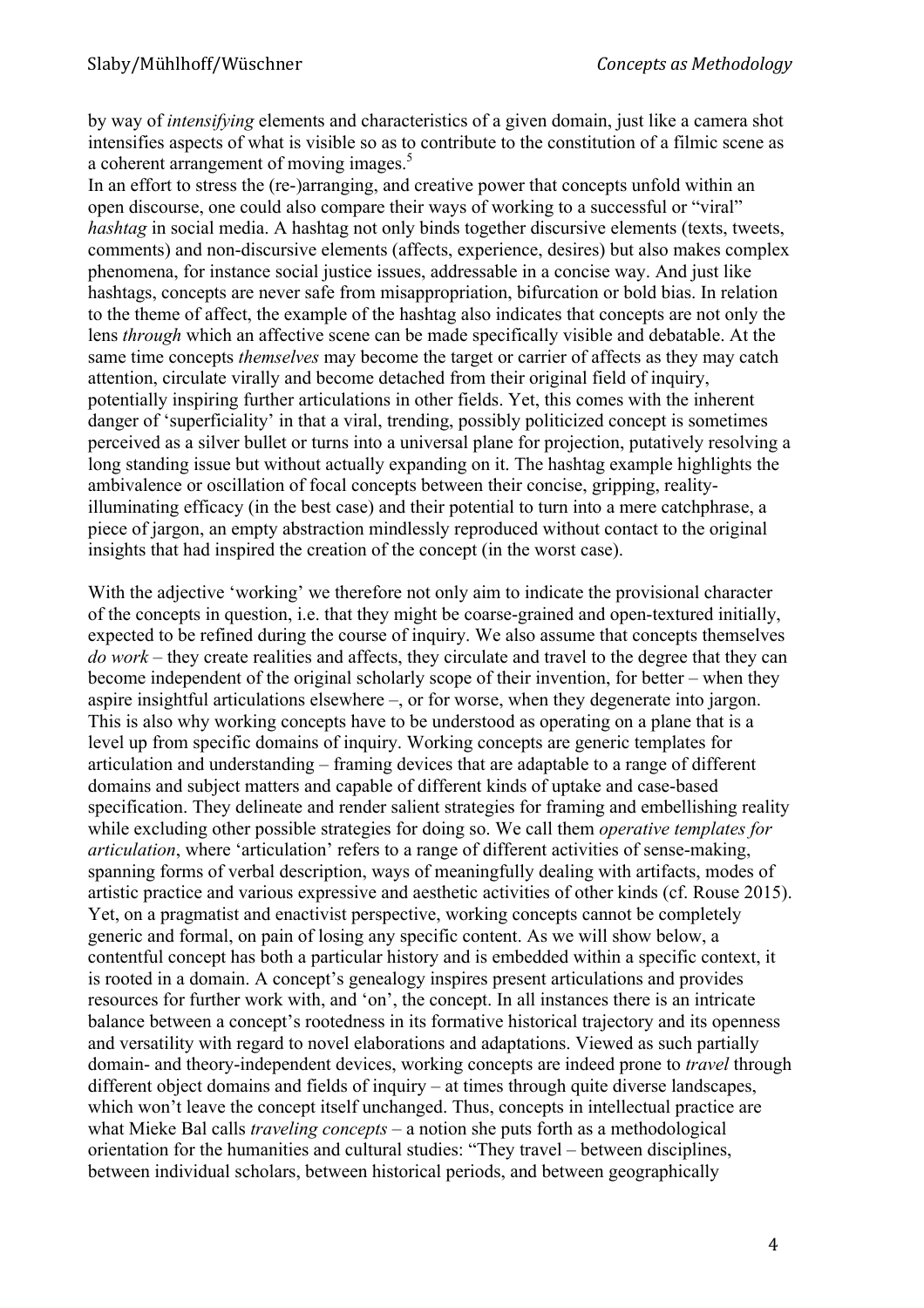dispersed academic communities. Between disciplines, their meaning, reach, and operational value differ" (Bal 2002, 24).

In keeping with this orientation, our exemplary elucidation of the concept of an affective arrangement will do both: chart a historical trajectory as well as zoom into different areas of elaboration. We will draw on precursor concepts in the work of other theorists and elucidate neighboring concepts, but we will also craft the concept itself into a specific and – in its present guise – unprecedented concise formation of significance. Inextricable from the characterization of the concept itself comes the illustration of a particular perspective, style of thought or 'optic' that we will call *arrangement thinking*. This is a characteristic of at least those working concepts that reach a certain focality, i.e., those that have enough content and specificity to be suited as anchors of an effective epistemic formation, providing those who work with the concept with a characteristic 'gaze' and intellectual posture in approaching and working with their respective subject matter. Such a posture combines a trained theoretical receptivity with a set of practical skills for crafting and framing one's materials, down to the minutiae of technical operations within the process of inquiry. This helps to bring further attention to the fact that working concepts are inextricable from a complex learned capacity for judgment – understood as a form of 'practical wisdom' or *phronesis* – on part of competent scholars sharing an intellectual outlook.

As we have stressed, conceptual practice across wide swathes of academic and scientific fields already heeds the points and principles we discuss in this chapter. Yet, this is often not acknowledged and not reflected upon, and also not respected enough as a self-standing intellectual practice with its own merits and pitfalls – as something in need of cultivation and, at times, protection, for instance against ill-advised attempts to establish quantification-based methods in all corners of the academy. What we provide here is meant to be an exemplary account rendering explicit some of what is implicit in day-to-day conceptual practice across a variety of fields of inquiry into affect and emotion. We do this in the hope that working concepts, with all their tentativeness and incompleteness, may become veritable ingredients in the toolbox of interdisciplinary qualitative inquiry and important signposts at the intersection of empirical and theoretical work on relational affect.<sup>6</sup>

#### **Affective arrangement: Basic characterization**

The concept we chose to be our exemplary case is that of an *affective arrangement* – a working concept whose operative purpose is to help provide as much concreteness as possible to the understanding of affect as relational, situated and 'transindividual', in critical distinction to individualistic and mentalistic perspectives (cf. Slaby, Mühlhoff & Wüschner 2017). The concept of an affective arrangement bridges instantaneously elements from a relational theory of affect with a number of local domains of inquiry, as it brings the specific concatenations of elements and materials into focus as part of which relational affect unfolds locally. In each case, relational affect transpires as part of layouts that operate as dynamic formations, comprising, for instance, persons, things, artifacts, spaces, discourse, behaviors and expressions in a characteristic 'intensive' mode of composition. The concept of an affective arrangement not only *refers* to heterogeneous ensembles of materials, but makes them conceivable as such dynamic ensembles in the first place.

Often, affective arrangements bring multiple human actors into a coordinated conjunction, so that these actors' mutual affecting and being-affected is the central dimension of the arrangement. The concept does neither pertain merely to socio-material settings nor to affective relations in isolation – but rather to *both* in their mutually formative combination. The concept – and the concomitant 'arrangement thinking' as the characteristic skillset, style of thought and optic this concept engenders – can help researchers come to terms with ongoing affective relationality in socio-material domains, in particular where actors with different positions, histories, roles, dispositions or habits engage and interact. Examples –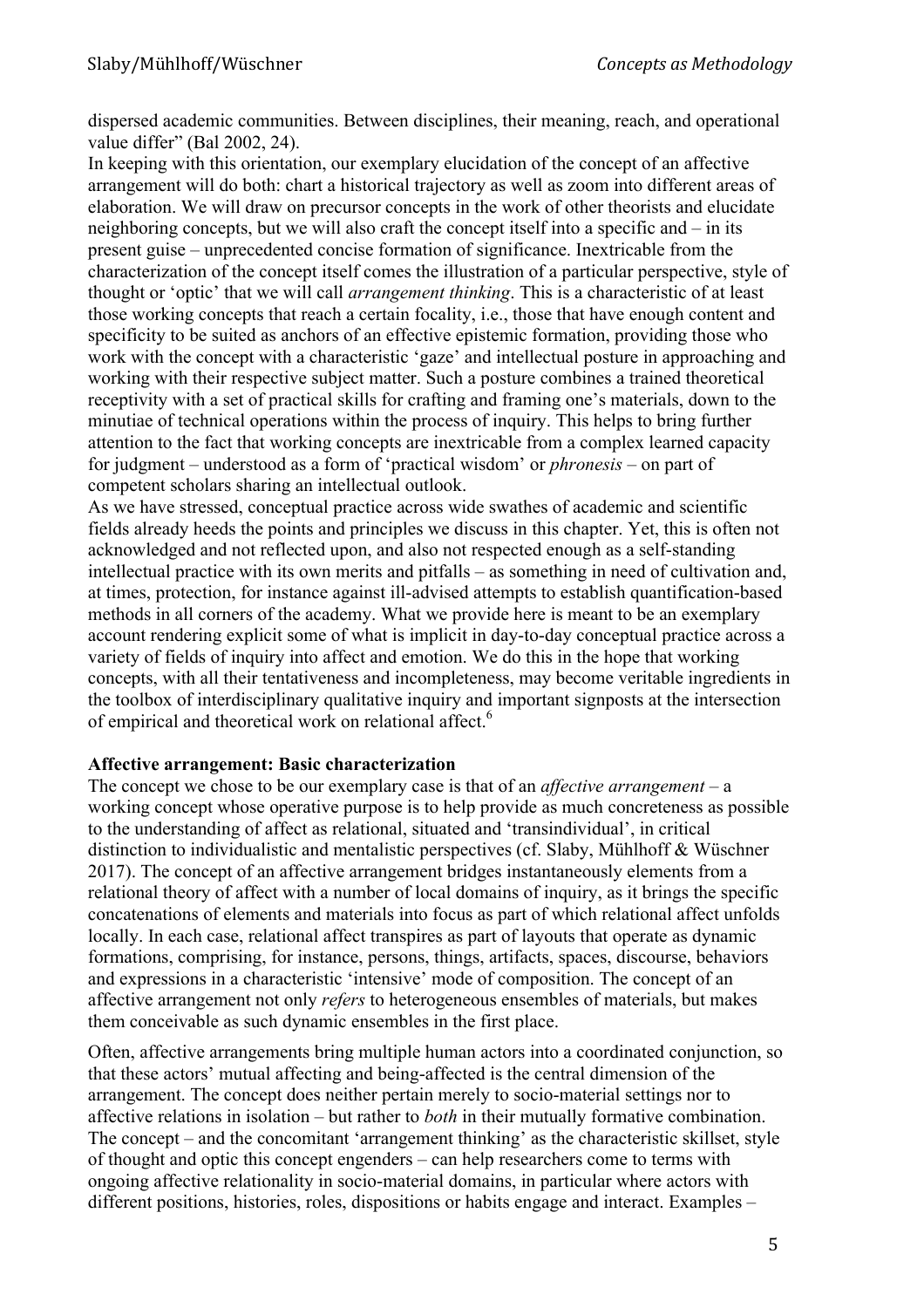randomly amassed – are corporate offices high on teamwork and 'affective labor', public events of sports or entertainment, street protests, religious or ceremonious rituals, many social gatherings of other kinds and also the interactive spaces of contemporary networked media. The concept can facilitate micro-analyses of such settings as it furthers both a perspective on the entities that coalesce locally to engender relational affect, and also the overall affective tonality or affective atmosphere that prevails in these locales.<sup>7</sup>

As stated above, a substantive working concept is not merely a novel designator for creating new domains of examples for a pre-existing theory. Rather, it must be able to arrange theoretical elements and examples in a characteristic manner. A concept in this robust sense also inevitably suggests a critical de-emphasizing of alternative conceptual options – in the case at hand for instance a sidelining of notions such as emotional contagion, collective emotions or affective atmospheres (these might still be invoked but only as auxiliary elements of affective arrangements). Accordingly a given concept's history or 'travelogue' is of particular importance – both constructively and critically. In the case at hand, the concept of affective arrangements is inspired by Deleuze's and Guattari's influential notion of *agencement* (Deleuze & Guattari 1983; 1986; 1987; see also Buchanan 2015; Nail 2017). Another, related precursor concept is Foucault's 'dispositif' (Foucault 1980), which stresses materiality, historicity and visibility in the unfolding of power relations but does not place particular emphasis on affect. Deleuze's and Guattari's 'agencement' refers to local concatenations of diverse materials that actively run through a characteristic routine. Thus, their concept combines an understanding of affect with a notion of distributed *agency* in the sense of a performative sequence jointly enacted by a heterogeneous bundle of contributing elements. In line with this, we understand affective arrangements as comprising agency – both human and non-human – in inextricable entanglement with relations of affecting and being affected among their elements.

In order to function as a working concept for the study of affect, and especially as a notion capable of rendering salient the specificity of *affective relations*, it is important to construe the concept of an affective arrangement in a sufficiently open-textured manner. Historical precursor concepts, parallel notions and systematic approaches – also those by Deleuze and Guattari themselves – should best be viewed as inspirations and orientations, short of providing theoretical strictures or mandating particular articulations. A key aspect of the concept is the idea that an affective arrangement is a *fragmentary*, *open-textured* formation – a tangle of pieces, where the pieces keep their distinctness and autonomy no matter how densely they are enmeshed. Still, the concept only finds application when there is a characteristic 'intensive' mode of relatedness that holds the elements together, a *specific* mode of affecting and being affected. In such a dynamic interplay, the elements sustain a local sphere of affective intensity and thereby both initiate and give shape to characteristic affective relations and agentive routines. In view of this dynamic openness and heterogeneity, formations analyzed as affective arrangements often cannot be sharply demarcated from their surroundings. Yet, there will likely be a sensible difference between inside and an outside, marked by thresholds of intensity. Moreover, affective arrangements are understood as *performatively open-ended*, i.e. as capable of expanding into their surroundings by incorporating new elements.

# **Examples and focal dimensions**

In line with the practical and local orientation of arrangement thinking, we will now present three brief examples from recent work on affect in which the conceptual perspective of the affective arrangement has found application. The cases are such that a particular domain of study has inspired further articulations and conceptual development at the ground level of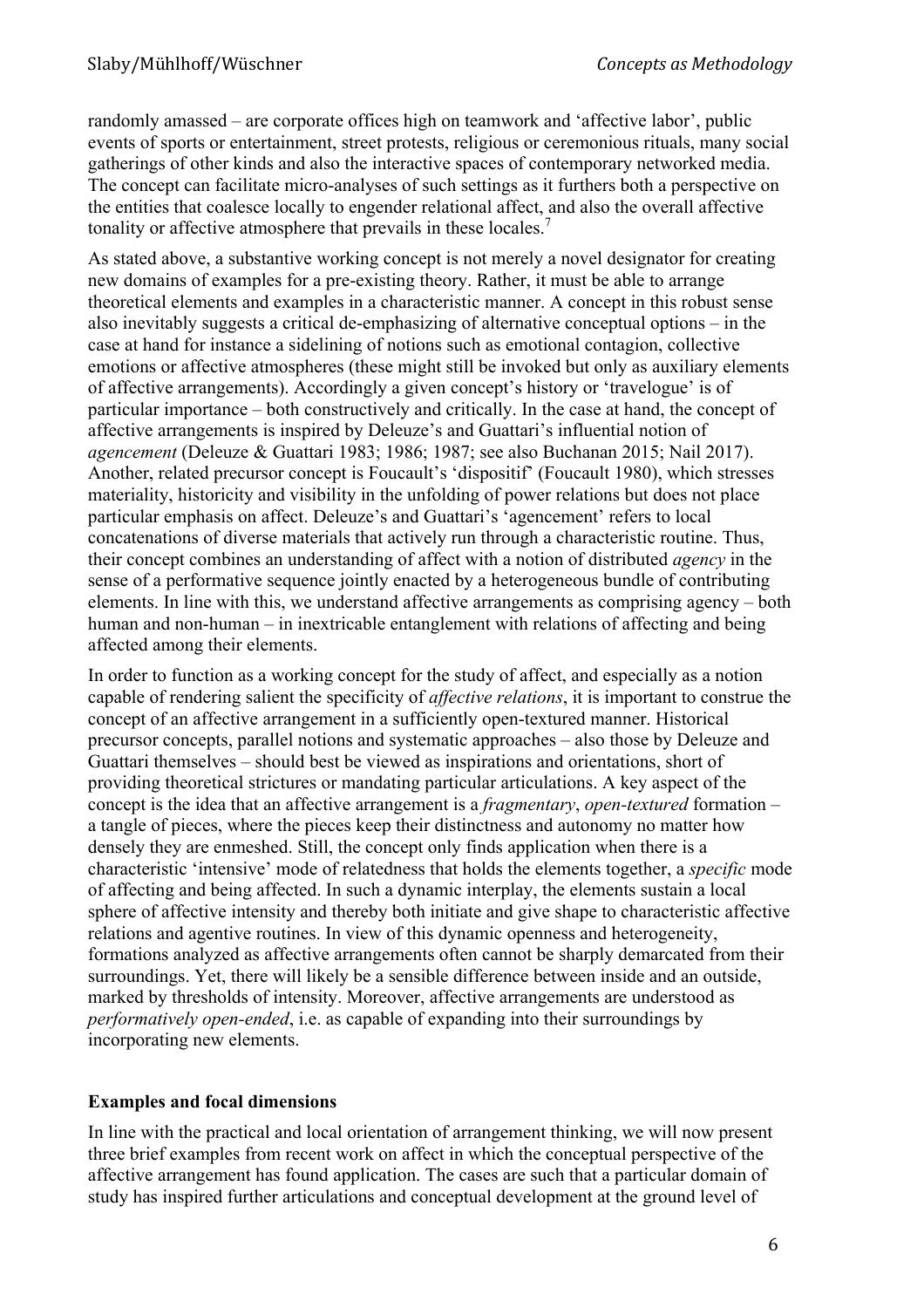research. Each will emphasize a particular dimension of affective arrangements, but it is not assumed that all these dimensions must appear together in a single case.

An intuitive example are contemporary work environments such as open-floor corporate offices with their dense communication and interaction routines among co-workers in a spatial set-up, wired-up by networked media and interactive workflow technologies (cf. Slaby, Mühlhoff, & Wüschner 2017). Crucial in modern office workplaces where *affective labor* is paramount is both the momentary creation of a specific working atmosphere – an affective style of moment-to-moment interaction and engagement among the co-workers –, and the longer-term habituation and cultivation of affective dispositions (Mühlhoff 2019) and agentive routines (think of a veteran employee going at it in routine absorption contrasted with a novice staggering around the office insecurely). The affective arrangement is a dynamic formation that modulates individual dispositions and harnesses energies and potentialities, often to the benefit of the overall set-up of the company or institution. There is an element of self-organization as local interaction patterns and intra-active routines emerge in part spontaneously, but also a dimension of deliberate design that draws its techniques from long legacies of group dynamics research, organizational psychology, ergonomics or human factors research (among much else). Conceptual elaboration in these settings might suggest further notions capable of characterizing the dense mutual modulation of affectivity, behavior and habit in close-knit workplace interaction, for instance concepts such as *affective resonance*, *affective disposition*, *immersive power* or *mind invasion* (cf. Mühlhoff & Schütz 2017; Mühlhoff & Slaby 2018; Slaby 2016).

Significant political events and movements might be approached fruitfully through the lens of the affective arrangement. Recent qualitative work on the street protests during the revolutionary uprisings in Egypt in 2011 make use of the concept to bring the particular affective atmosphere, texture and temporality – and their various enabling conditions – of the movement into focus. The protests at issue are those on the Tahrir Square in downtown Cairo on the 18 memorable days of the square's occupation in early 2011 (cf. Ayata & Harders 2018). In interviews, activists speak of a palpable intensity and energy unfolding during the protests, and many of the participants describe their time on the square during those days as transformative, life changing experiences. Approaching the dynamics on the square as a complex of interlocking affective arrangements – in addition to being a matter of collective emotions such as anger, fear or enthusiasm – provides a fruitful angle on the heterogeneity of contributing factors (material, bodily, architectural, practical, discursive, medial, imaginary etc.), on the uniqueness of certain transformative moments, but also on the tensions and differences among the participants or participant factions. Arrangement thinking lets researchers look at the Tahrir square as a material-discursive site imbued with the sedimented traces of previous struggles, movements, epochs and balances of power that weigh into the particular affective texture of the 2011 uprisings. As a conceptual guide for qualitative research, the optic of arrangement thinking is capable of combining – not merging – individual experiential perspectives, gleaned from narrative interviews with activists, with fine-grained descriptions of the affective dynamics on the square. A socio-political *event* on the world-historical scale is thereby dissected into a confluence of enabling factors without imposing a reductive explanation. It is noteworthy that the political event itself can become the focus of arrangement thinking, as epitomized in the concept of "Midan moment", coined by Ayata and Harders to bring to attention the unique temporality of the exceptional situation of protest, including its manifest transformative force, as experienced by those actively involved at the scene (see Ayata & Harders 2018).

The ethnographic study of rituals is another domain where the 'affective arrangement' has provided useful conceptual guidance. Consider recent work on religious ceremonies at saints' shrines in Sehwan, Pakistan by the anthropologist Omar Kasmani. An arrangement optic is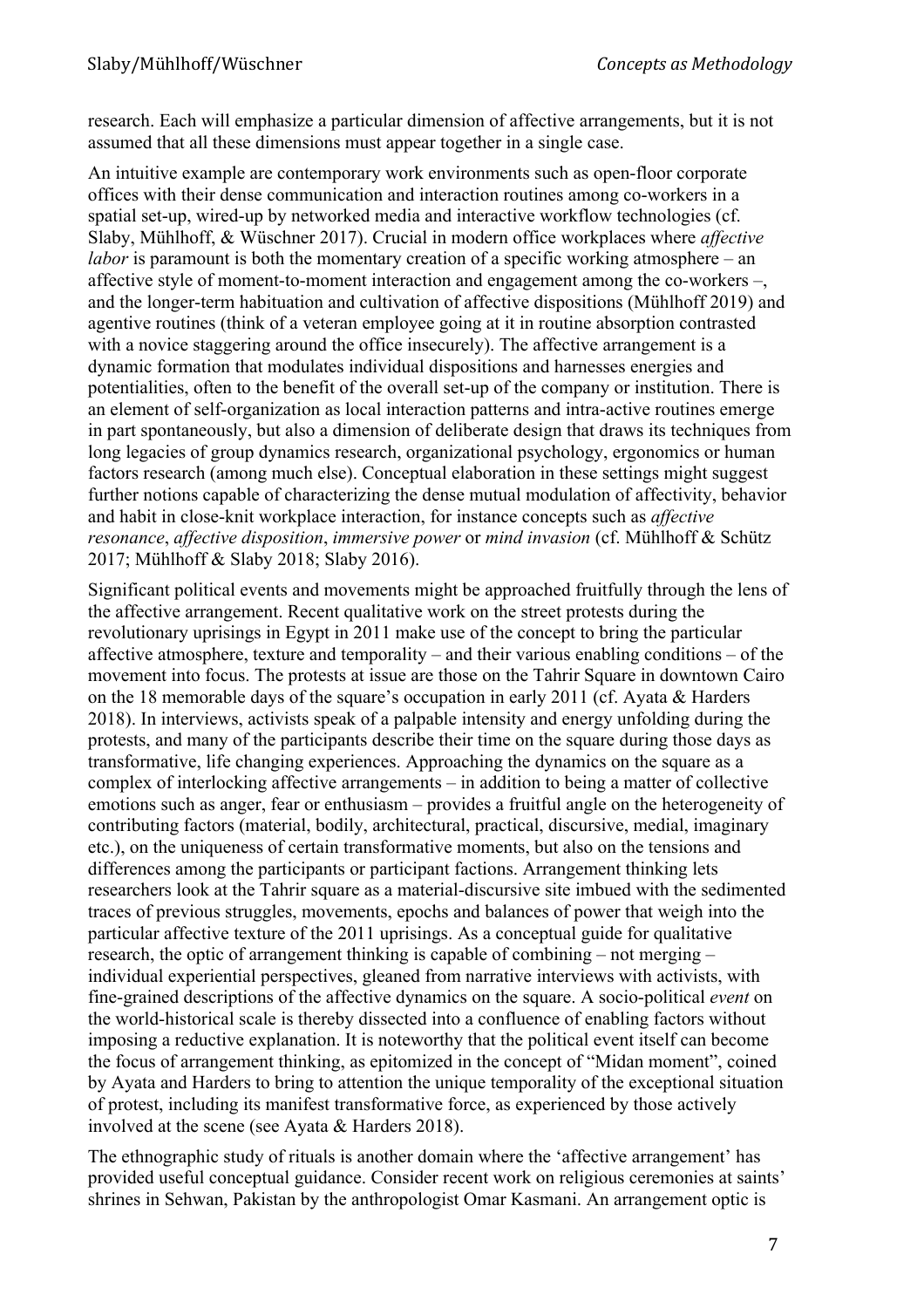here brought to bear on the multi-layered temporality of practices of devotion at holy sites, with emphasis on the complex soundscapes, on the "sonic *mise-en-scène* of affect" (Kasmani 2017). By foregrounding the local arrangement of sound, the thick sensuality and complex historicity of the audible comes into view as a powerful conveyor of affect. Practices of worship are seen as multiply layered soundscapes in which a panoply of tendencies, temporal dimensions, participant orientations, tensions and contestations coalesce at a historically charged site into a unique sonic formation: "[T]he ordinary tinkering of tea-sellers, the guttural roar of motor-cycle rickshaws, the five calls to prayer, the daily bustle of surrounding markets as well as the occasional fights, brawls and conflicts on site are as much part of an emergent yet already drifting sonic-scene as are dissonances triggered by ritual performances themselves" (Kasmani 2017). What we call arrangement thinking here entails a sensibility for the time- and site-specific complexities and ambivalences that inhere practices of worship at contested public sites. This prevents a mono-thematic approach that would foreground a focus on transcendence and view participants mainly in their role as devotees with few other stakes in their practice. Countering such readings, Kasmani emphasizes the political dimension audible at Pakistani shrines, pointing out other vital concerns besides religious ones, and discerning stirrings of a particular historical agency on part of those engaged in the rituals: "in publicly sounding allegiance to Shia figures, events and temporalities, pilgrims long for other histories, they insist on other futures. They voice a historical-emotional consciousness that critiques, interrupts, and refuses a for-granted continuity of the present" (ibid.).

# **Arrangement thinking: Key dimensions**

As apparent in these examples, with the concept affective arrangement comes a particular thought style and a practical as well as theoretical orientation – *arrangement thinking* – that lets theorists and researchers approach affective relations in a specific manner, emphasizing certain aspects and connections while de-emphasizing others. In this section, we outline the focal elements of this orientation.

The first and most general assumption is that affect does not happen in a void: Relations of affecting and being affected are always situated, they unfold as part of local formations of elements, involving actors, materials and environmental conditions, sensory modalities, habits and patterns of practice – and much else – whose characteristics and potentials variously enter into, shape and channel the affective relations in question. The point of arrangement thinking is to bring the contributing elements and dimensions into focus in their specificity and with regard to their particular mode of composition: the particular degree and texture of organization or disorganization. This enables an understanding of a potentially wide-ranging and diverse multiplicity of elements in terms of how they coalesce locally into a concise, recognizable, potentially unique formation of affective relationality.

There is much leeway as to the forms affective arrangements may take, with regard to the elements that might figure in them and as to the types of relatedness holding them together. However, there are recurrent features that have proven useful for elucidating concrete cases. Among these are the aspect of *heterogeneous composition* (i.e., a non-unifying adherence of self-standing elements), the idea of a *polycentric tangle of relations* that nevertheless gives an impression of *a characteristic mode of relatedness*, the idea of *shifting thresholds of intensity* that provisionally demarcate the arrangement from its surroundings, and also the sense of an often (but not always) *pleasurable absorption, captivation or immersion* that an affective arrangement affords to individuals that are about to get involved with it. More globally, affective arrangements can be thought of as a combination of two contrasting registers. They combine a dimension of materiality with a dimension of expression. These dimensions are tied together but operate independently (Deleuze & Guattari 1987). When it comes to an arrangement's intrinsic dynamics, two counteracting tendencies can be observed: a tendency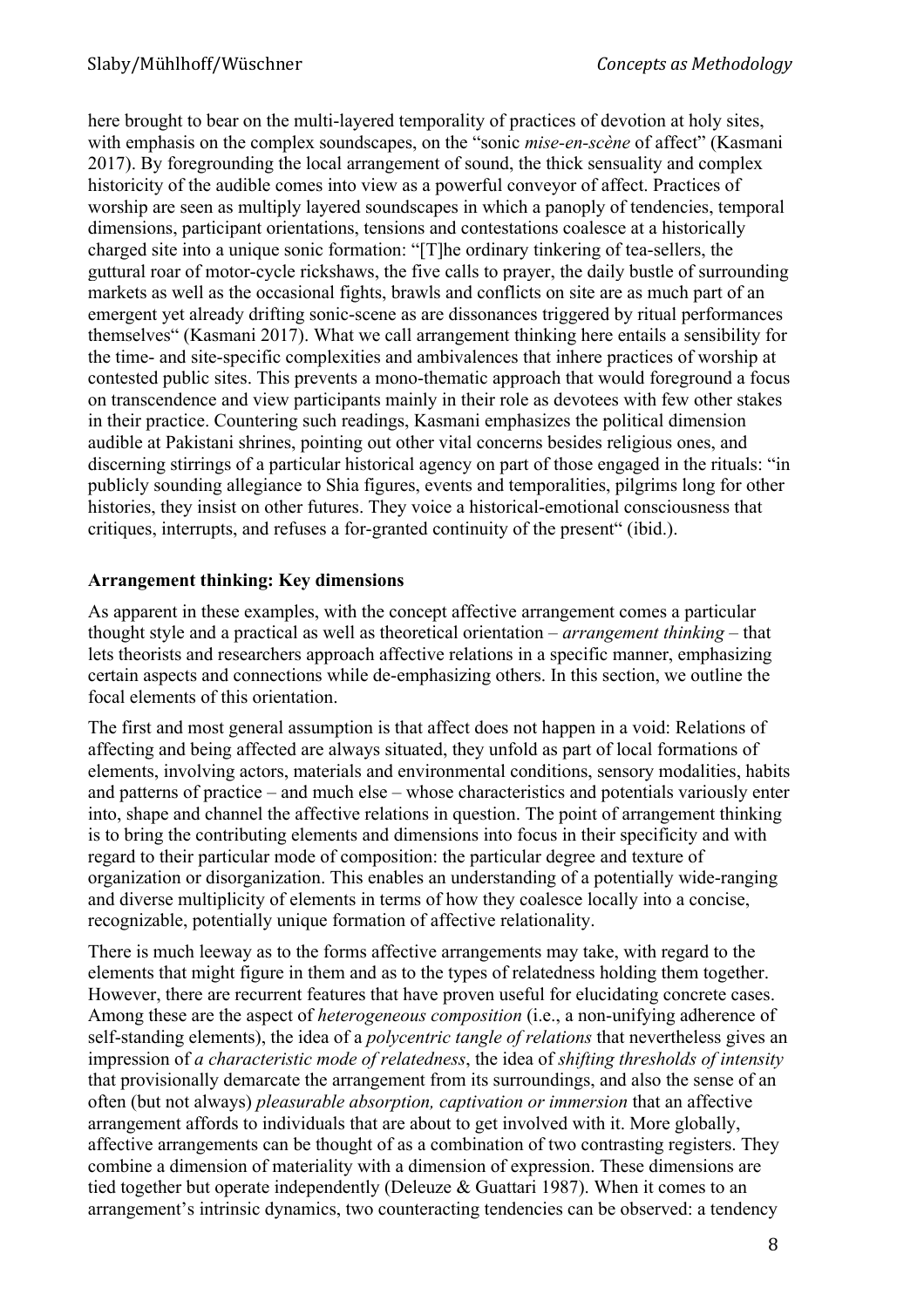towards the consolidation – even, at times, ossification – of the arrangement into a stable pattern, and an opposing tendency towards transformation or even dissolution, with phases of relative dominance of either tendency. So there is both, relatively stable arrangements and relatively more fleeting ones, and the same agglomeration of elements might pass through successive phases of stability and destabilization. As such temporary consolidated meshworks of materials and expressions, affective arrangements might be approached as repositories and conservation devices, which points to their complex and multi-scale *historicity*. This importantly includes a sense for marginal strands of history: hidden traces and latent dimensions that could easily escape the purview of other analytical perspectives.

So over and above a general orientation toward the *situatedness* of affect (cf. Griffiths & Scarantino 2009; Slaby 2016), arrangement thinking lets researchers reckon with local meshworks, apparatuses and relational configurations, and in particular with surprising combinations of elements in one's attempts to situate a given instance of affect within an 'intensive milieu' of formative relations, both synchronically and diachronically (cf. Angerer 2017). Arrangement thinking might be considered a form of materialism, but it is a 'vital' materialism that foregrounds the dynamics, liveliness and performativity of matter (Barad 2007; Bennett 2010). On this perspective, the individual subject will likewise be approached as an affective arrangement of sorts: as a shape-shifting, ecologically embedded, multiply temporal complex of elements only provisionally united by socially crafted modes of reflexivity.

# **Work with the concept: a methodological proposal**

Taken in its full complexity, 'affective arrangement' is a philosophical concept that aims at bringing out the unique constellation of a particular affect-intensive site of social life. It drives toward disclosing the operative essentials of a social domain in terms of local machinations of relational affect, giving shape to a potentially idiosyncratic, highly specific affective formation inherent in a particular place or social site at a certain time. The methodology associated with this employment of the concept is accordingly qualitative, explicative and (in part) constructivist, as a given object domain will be described from a unique and potentially even personal angle, developed and crafted with the help of various aesthetic and stylistic means, as deemed appropriate for the case at hand. It will be hard – or even impossible – to separate this sort of work with the concept from an educated perspective and capacity for judgment on part of the scholars working with it, a perspective derived from a unique learning history and experiential trajectory. More is required, it turns out, than the global orientation of 'arrangement thinking', which is an outlook comprising relatively clear-cut principles, as outlined above. What is required, over and above this general orientation, is a specific 'take' or imprint on part of the scholar or researcher – the adoption of a particular stance or posture over and above the mere application of a concept. Thereby, a scholar's – or a scholarly collective's – trained powers of judgment will not only be applied to some object or other, but have to effectively coalesce with whatever object or domain is currently studied, forming an affective arrangement of its own kind between concept users and domain of inquiry (this points to a substantive notion of an 'intellectual posture'). A central role inevitably also accrues to an involved, highly immersive style of approaching and then writing about a subject matter. Hence what we propose especially with respect to the work in *affect studies* is a qualitative, involved and personal perspective that still proceeds *conceptually,* that is, by way of crafting, proposing and critically discussing explicative concepts in close engagement with the material and in alignment with fellow scholars and researchers.

At the same time, much in the foregoing has pointed also to other aspects of empirical research methodologies. For instance, social scientists, ethnographers, or researchers of media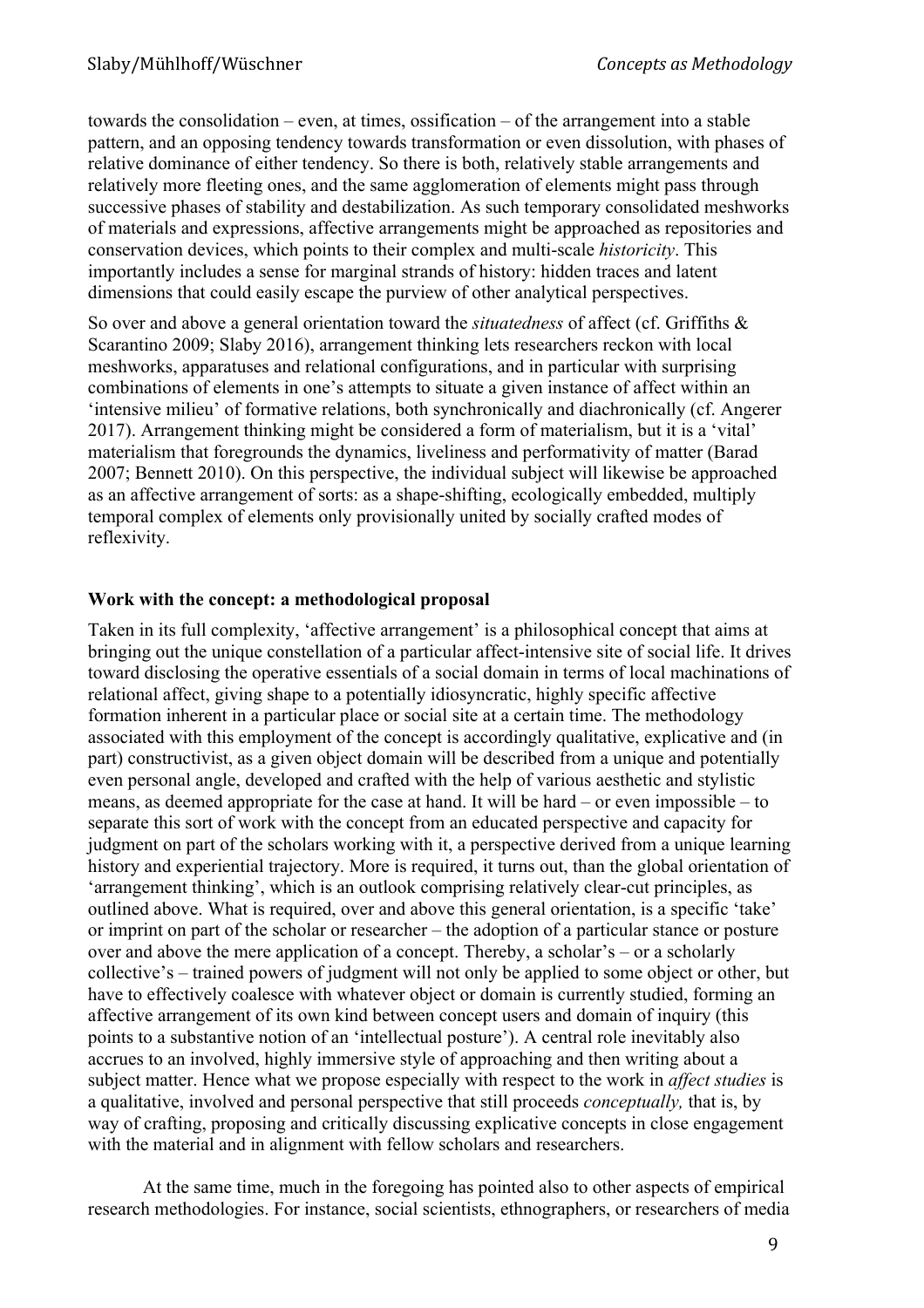who approach a social domain might take up 'affective arrangement' as an explorative schema that guides their charting of the material layout and functional design of social spaces, domains or media platforms, focusing on those elements and their structured interplay that are presumably instrumental to the reliable production and/or continued circulation of affect. Here, what we call 'arrangement thinking' finds a readily workable application. The concept of affective arrangement functions as a generative template for hypotheses, research questions or initial domain descriptions. For example, the anthropological study of communal practice or interaction rituals might map out elements of the material propping and staging instrumental to the unfolding of affect during the practice's performances – up to the drawing of empirically grounded 'heat maps' and interaction diagrams in intricate and fine-grained ways. In studies of the nexus of affect and media, the arrangement optic inspires a focus on the milieus and apparatuses of contemporary media and on the immersive, usually transmediated environments and practical contexts of broadcast media and networked applications. In the sociology of organizations, the design of offices and workplaces might be approached with a refined sense for those factors and local set-ups which likely play a role in realizing the predominant forms of affective interactions or affective atmospheres in these settings. Work on individual experience by means of qualitative interviews can likewise make use of the concept, as interviewees might be asked about salient elements of spatial layouts and local arrangements and about these items' presumed roles in generating moods or atmospheres.

These empirically oriented endeavors won't have to assume the full qualitative notion of an 'affective arrangement', but might highlight selected dimensions, or focus on different elements of an arrangement sequentially during the research process. Accordingly, reckoning with an affective arrangement within affect and emotion research can take the form of an orientating blueprint that is sketchy and selective initially, with details being filled in as new data emerges. The research process takes the form of moving back and forth between arrangement sketches and their correction and elaboration in the light of new material.<sup>8</sup>

# **Conclusion**

In closing, we want to address a tension that might have surfaced in our chapter. As we have argued, a robust element of skill, judgment and taste is required for competent conceptual practice. This seems to point to a certain individualism, even exceptionalism with regard to the figure of the skilled scholar and her or his unique creative capacities. Yet, at the same time, we want to claim emphatically that concepts exist only as *collectively* shared, as that which successfully *travels* between domains and research contexts and thus as something essentially social. Is there a way to reconcile these requirements?

As versatile yet open-textured templates for object-oriented articulation, concepts cannot be understood independently of the conceptual capacities and powers of judgment on part of scholars or researchers that develop, employ, refine and elaborate them – capacities that are not only a product of each individual's personal history of affective involvement in the world, but also stemming from particular histories of learning, of being embedded within traditions of scholarship and thought collectives. Accordingly, thought styles, intellectual tastes, tacit knowledge and powers of judgment ('*Urteilskraft'*) are indispensable for devising an understanding of concepts as methodology. Yet, even as 'grounded' in practical capacities this way, concepts are not the property of individual scholars, nor do they 'exist' – if they exist at all – in the intellectual practice or orientation of a single individual. A concept derives its reality not from the status, authority or 'unique skillset' of the person inventing or articulating it, but from the dynamic of being received by others, by its power of explication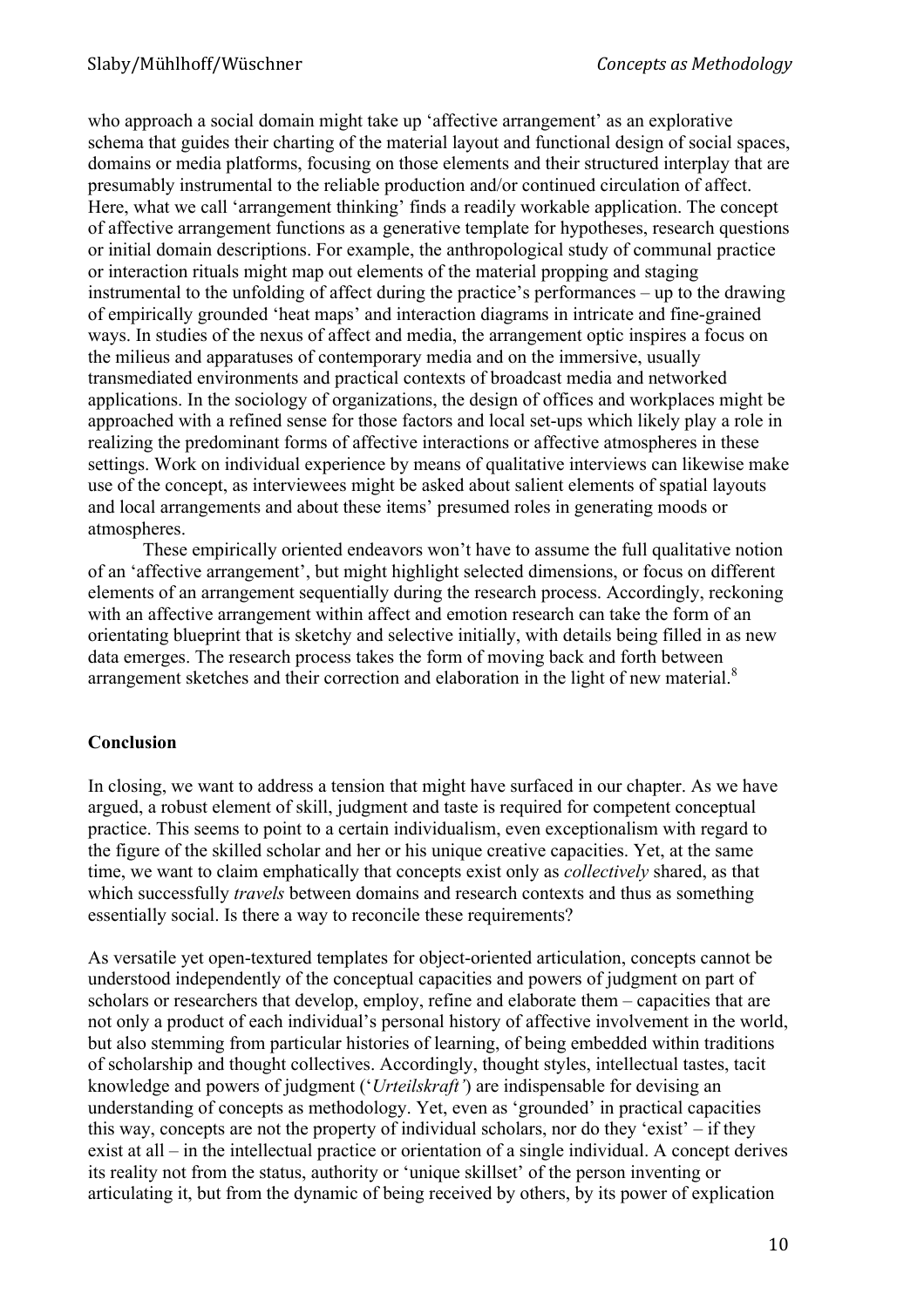in the eyes – and the practices – of others, of those responding to and continuing an initial creative impulse of concept construction. Concepts are *real* in virtue of the *work they can do*  on situated individuals and their practical orientations. The more 'dynamic stability' a concept gains in such spread-out webs of intellectual practice, the more it becomes a significant factor in its own right*.* Thus, one might say that a concept only exist in the plurality of its articulations, in a loose yet specific enough nexus of interrelated practices of explication, elaboration, reception, uptake, transformation, contestation and critique.

In light of this, it is a key criterion for whether a concept has indeed 'emerged' and gained traction that it is employed and taken up by various scholars or researchers. Conceptual practice is inevitably social, since concepts are articulative templates *collaboratively* employed within an interrelated context of intellectual practice. This does not mean that different scholars need to share a homogeneous outlook and agree on all details of a concept's components, its structure and dynamics. What it does entail is a receptivity to the conceptual explications of others and to the style and outlook that a conceptual articulation brings with it, even where it cannot be rendered explicit in widely agreed-upon way ('arrangement thinking' is a case in point). There is no neutral vantage point from which conceptual articulations can be decisively arbitrated, yet there are rich intellectual practices of collaboration, discussion, critique, centered on joined endeavors of explication and conceptual development. It is thus vital – and, indeed, part of conceptual practice itself – to build, cultivate, inform and advance what Ludwik Fleck called a 'thought collective' (Fleck 1979).

This is one respect in which our proposal implies, besides providing a methodological reflection, also a strategic plea with respect to the societal and economic framing of academia. It is a plea for preserving an intellectual culture of scholarly independence and creative diversity amidst growing trends pushing for quantification, objective assessment, digitalization and the dismantling of interpretive inquiry in favor of big-data-driven methodologies. While a discourse of methodology has often served the purpose of policing scholarship – to the point of rooting out individual specificity as deviant and troublesome – in our case it aims at restoring a culture of intellectual accountability among a global, inclusive community of scholars and researchers.

#### *Acknowledgements*

Our joint work on this paper was part of the activities of subproject B05 (*Changing Repertoires of Emotion*) of the CRC *Affective Societies*. We thank Philipp Haueis, Antje Kahl, Omar Kasmani, Henrike Kohpeiß, Dominik Mattes, Thomas Stodulka and Ferdiansyah Thajib for valuable reviews and insightful comments to an earlier version of the chapter.

<sup>&</sup>lt;sup>1</sup> This paragraph condenses insights from several decades of studies in STS, notably from the anthropological study of scientific research and from perspectives in the so-called 'history and philosophy of science', drawing<br><sup>2</sup> It is shocking how little the issues we address are covered in standard texts in mainstream debates of an

philosophy. The entry 'concepts' in the Stanford Encyclopedia of Philosophy (Margolis & Laurence 2014) is, for instance, totally silent on work by, to our estimate, heavy weight players in the debate on concepts such as Joseph Rouse and Mark Wilson (see esp. Wilson 2006 for a highly innovative study on the dynamics of conceptual behavior in the sciences).

<sup>&</sup>lt;sup>3</sup> With this orientation, our approach resembles Gary Gutting's (2009) case studies focusing on what he calls philosophical 'pictures'. While Gutting does not pay much attention to concepts, what he calls 'pictures' resembles closely our notion of concepts as anchoring an 'optic' or thought style, exemplified for present purposes by what we call 'arrangement thinking' below. Echoes to Wittgenstein's (critical) employment of the notion of a 'picture' are evident, yet we focus here on the constructive, generative potentials of such pictures.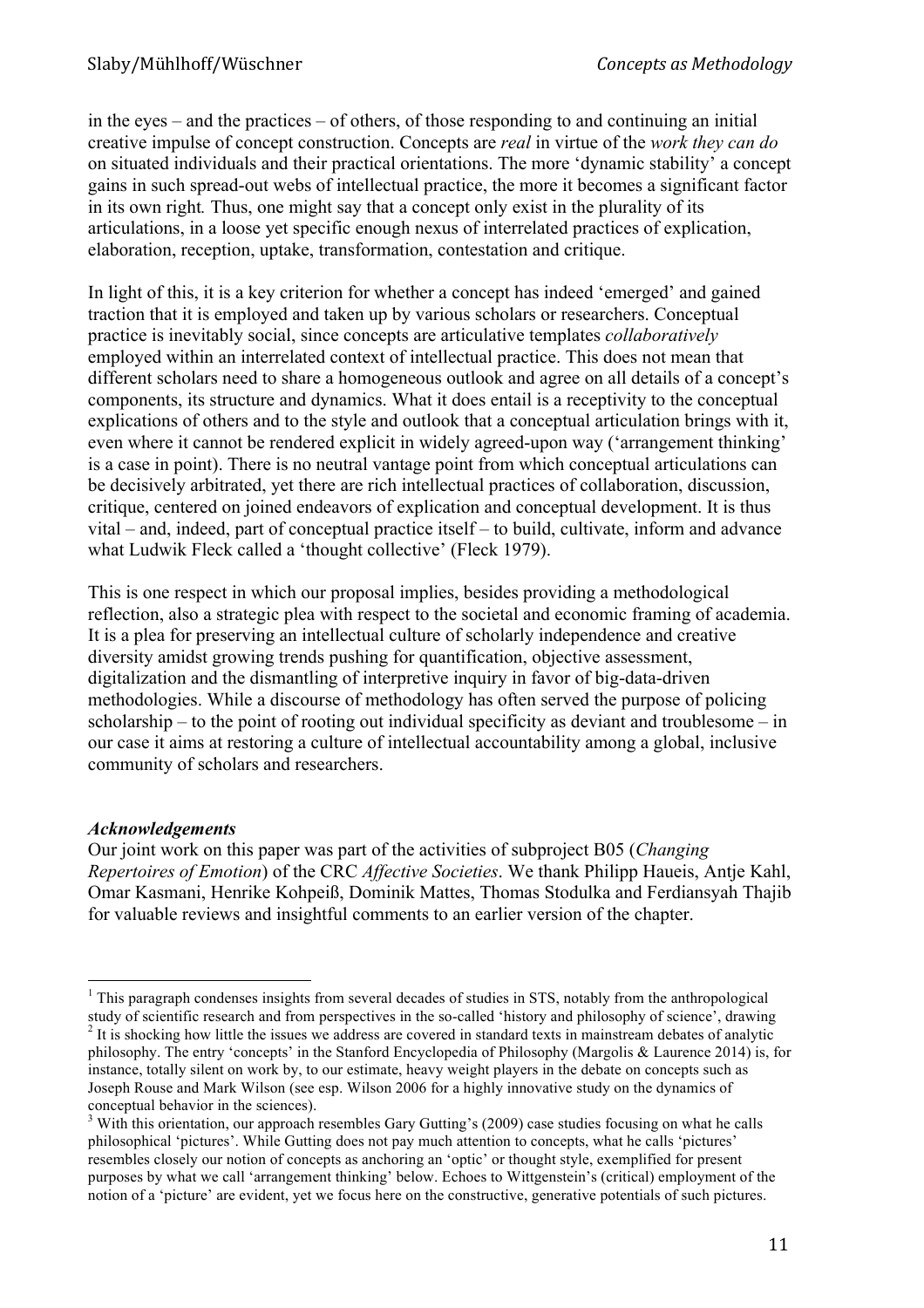<sup>4</sup> Foucault and some of his methodological followers in philosophy, such as Ian Hacking, might also be mentioned here as further stages in this ongoing lineage (see, e.g., Hacking 2002).<br><sup>5</sup> Here our approach overlaps with the perspective on moving images and image analysis by Schankweiler and

Wüschner in the present volume.

<sup>6</sup> These considerations make our approach relatable to work in social and cultural anthropology; and much of our inspiration comes from interaction with anthropologists within the *Affective Societies* initiative. It would be worth exploring the many resonances with the contribution by Stodulka, Dinkelaker and Thajib to this volume, as they sketch a proposal for bottom-up conceptual development in contexts where established categories for emotions and affect are unavailable. See also Stodulka (2017).

<sup>7</sup> Several authors in the field of affect studies have suggested comparable concepts, likewise drawing on Deleuze and Foucault, see for instance Anderson (2014), who speaks of affective apparatuses, and Seyfert (2012), who has coined the term 'affektif'. Bennett (2010) and Grossberg (1992) also hint at notions resembling our proposal.

<sup>8</sup> With this, our approach has obvious affinities with the 'grounded theory' methodology in sociology and with the role assigned therein to 'sensitizing concepts' (see, e.g., Bowen 2006).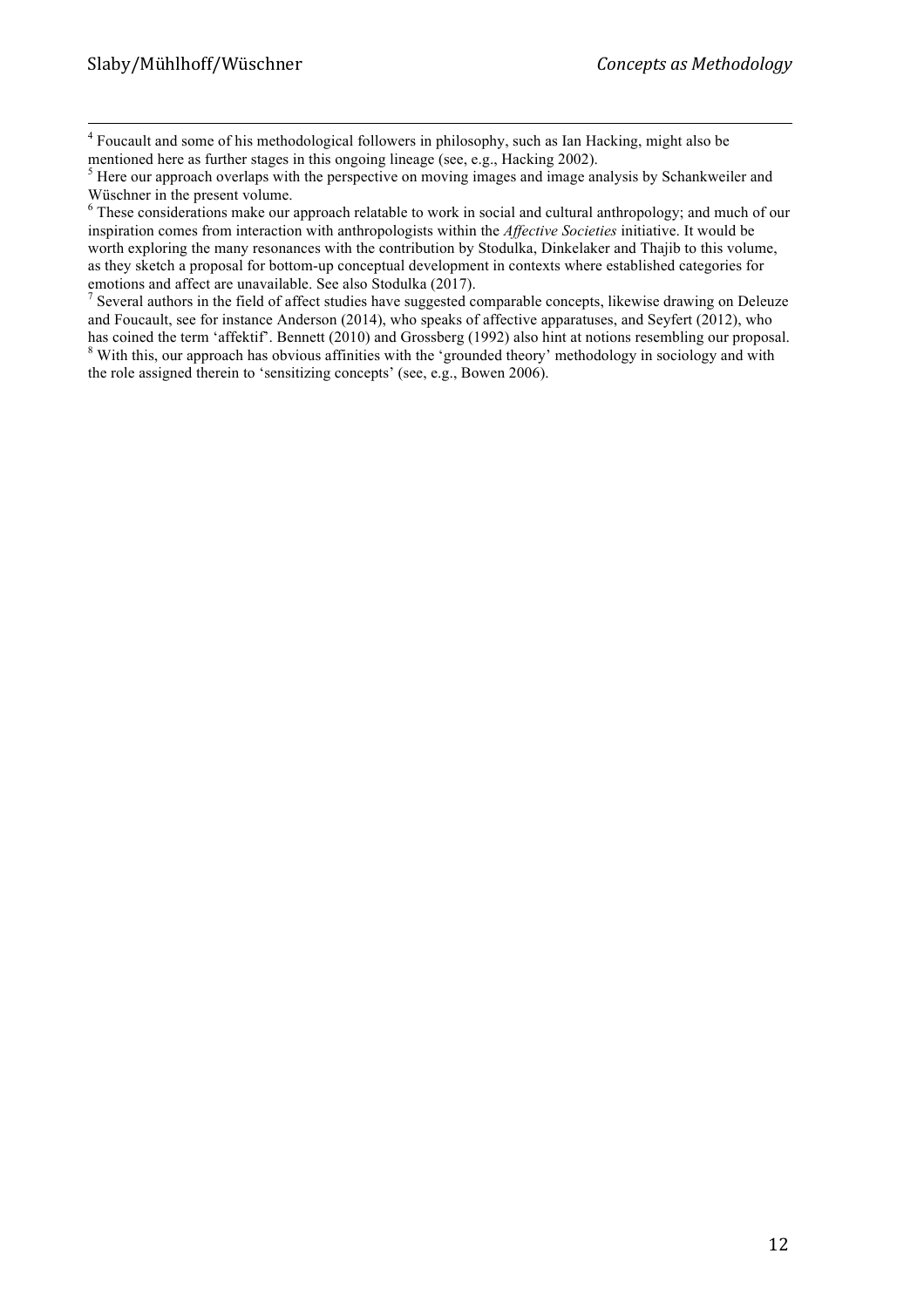#### **References**

Anderson, B. (2014). *Encountering Affect: Capacities, Apparatuses, Conditions*. Farnham: Ashgate. Angerer, M.-L. (2017). *Ecology of Affect*. Lüneburg: meson press.

- Ayata, B, & Harders, C. (2018). "Midan Moments" Conceptualizing Space, Affect and Political Participation on Occupied Squares. In: Röttger-Rössler, B. & Slaby, J. (eds.). *Affect in Relation – Families, Places, Technologies. Essays on Affectivity and Subject Formation in the 21st Century.* New York: Routledge.
- Bal. M. (2002). *Traveling Concepts in the Humanities: A Rough Guide*. Toronto: University of Toronto Press.
- Barad, K. (2007): *Meeting the Universe Halfway: Quantum Physics and the Entanglement of Matter and Meaning*. Durham, London: Duke University Press.
- Bennett, J. (2010). *Vibrant matter: A political ecology of things*. Durham, NC: Duke University Press.
- Bowen, G. A. (2006). Grounded Theory and Sensitizing Concepts. *International Journal of Qualitative Methods* 5(3), 12-23.
- Buchanan, I. (2015). Assemblage theory and its discontents. *Deleuze Studies,* 9(3), 382-392.
- Deleuze, G., & Guattari, F. (1983). *Anti-Oedipus: Capitalism and Schizophrenia*. Trans. by R. Hurley, M. Seem, & H. R. Lane. Minneapolis: University of Minnesota Press.
- Deleuze, G., & Guattari, F. (1986). *Kafka: Towards a minor literature*. (D. Polan, Trans.). Minneapolis: University of Minnesota Press. (Original work published in 1972)
- Deleuze, G., & Guattari, F. (1987). *A Thousand Plateaus*. (B. Massumi, Trans.). Minneapolis: University of Minnesota Press. (Original work published in 1980)
- Deleuze, G., & Guattari, F. (1994). *What Is Philosophy?* Trans. by H. Tomlinson & G. Burchell, New York: Columbia University Press.
- Fleck, L. (1979). *Genesis and Development of a Scientific Fact*. Chicago: University of Chicago Press. (Original work published 1935).
- Foucault, M. (1980 [1977]). "The Confession of the Flesh". In: *Power/Knowledge. Selected Interviews and Other Writings 1972–1977.* Ed. by Colin Gordon. New York: Pantheon Books, pp. 194– 228.
- Griffiths, P. E., & Scarantino, A. (2009). Emotions in the Wild. In: Robbins, P., & Aydede, M. (eds.). *The Cambridge Handbook of Situated Cognition* (pp. 437-453). Cambridge: Cambridge University Press.
- Grossberg, L. (1992). *We gotta get out of this place: popular conservatism and postmodern culture*. New York: Routledge.
- Gutting, G. (2009). *What Philosophers Know: Case Studies in Recent Analytic Philosophy.* New York: Cambridge University Press.
- Hacking, I. (2002). *Historical Ontology*. Cambridge, MA: Harvard University Press.
- Kasmani, O. (2017). Audible Spectres: The Sticky Shia Sonics of Sehwan. *History of Emotions - Insights into Research*, October 2017, DOI:10.14280/08241.54
- Margolis, E., & Laurence, S. (2014). Concepts. *The Stanford Encyclopedia of Philosophy* (Spring 2014 Edition), E. N. Zalta (ed.), URL = <https://plato.stanford.edu/archives/spr2014/entries/concepts/>.
- Mühlhoff, R. (2019). Affective Disposition. In: Slaby, J., & von Scheve, C. (eds.). *Affective Societies: Key Concepts.* New York: Routledge.
- Mühlhoff, R., & Schütz, T. (2017). Verunsichern, Vereinnahmen, Verschmelzen. Eine affekttheoretische Perspektive auf Immersion. *Working Paper SFB 1171 Affective Societies*  05/17. Static URL: http://edocs.fu-berlin.de/docs/receive/FUDOCS\_series\_000000000562.